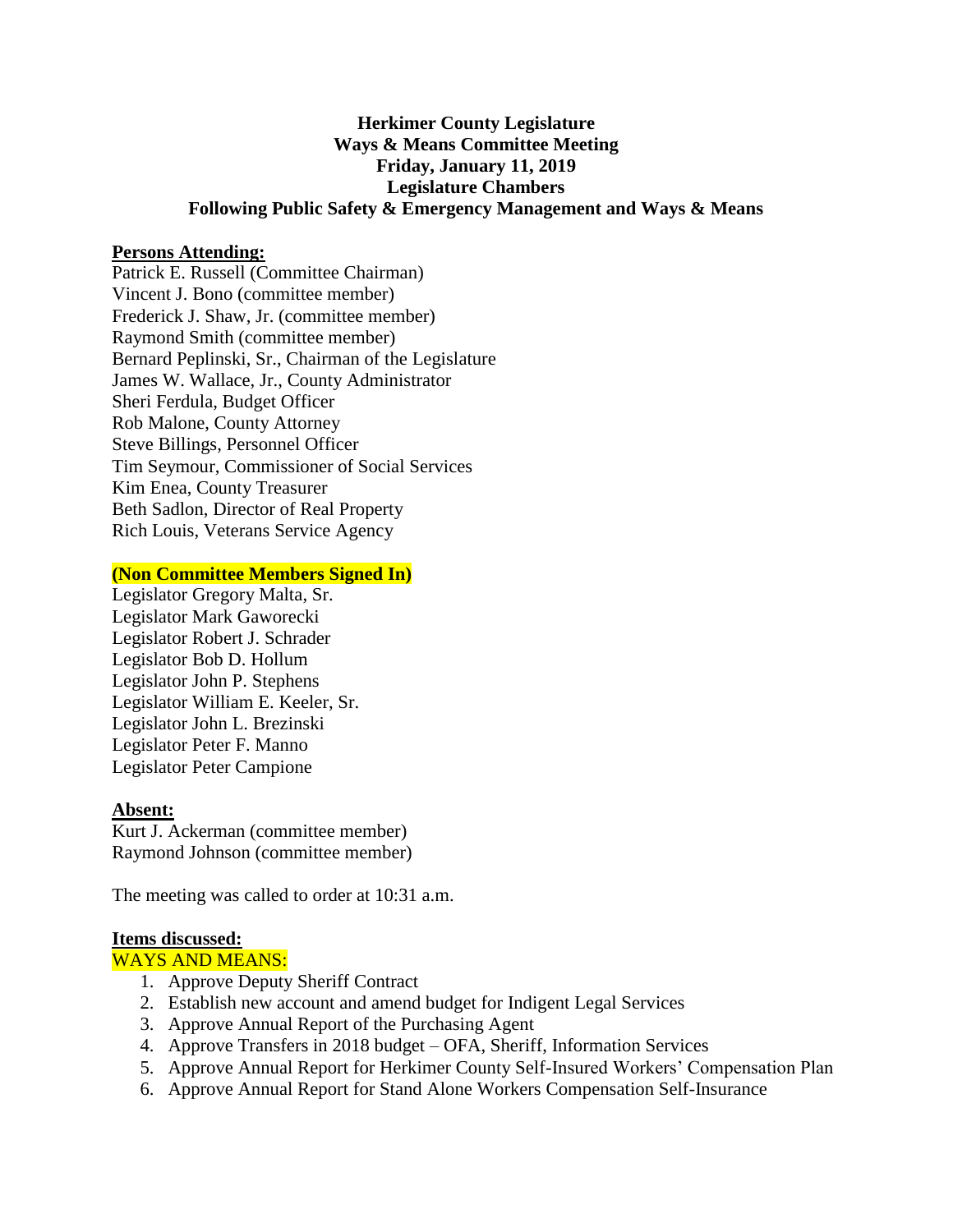Coverage

- 7. Approve leave of absence extension for Mary Sullivan
- 8. Approve maintenance agreement for financial management software
- 9. Approve appropriation for IDA
- 10. Set Public Hearing on Cold War Tax Exemption
- 11. Gravity Renewables Hydro Project with HCCC
- 12. Update on Workers Comp Lawsuit
- 13. Other

## **Committee Vote Record:**

## WAYS & MEANS:

Item #1, Item #9, Item #12 – On motion of Mr. Shaw, seconded by Mr. Russell, the committee went into Executive Session at 11:20 a.m., under Public Officer's Law, Section 105 (d).

Item # 1 – On motion of Mr. Smith, seconded by Mr. Bono, Item #1 was voted on, approved, and moved for Resolution. Unanimous. Absent 2.

Item # 9 – On motion of Mr. Peplinski, seconded by Mr. Shaw, Item #9 was voted on, approved, and moved for Resolution. Unanimous. Absent: 2.

Item # 12 – Discussion Only. No vote taken.

On motion of Mr. Bono, seconded by Mr. Russell, the committee came out of Executive Session at 11:50 a.m.

Item #2 – On motion of Mr. Bono, seconded by Mr. Peplinski, Item #2 was voted on, approved, and moved for Resolution. Unanimous. Absent: 2.

Item #3 – On motion of Mr. Bono, seconded by Mr. Smith, Item #3 was voted on, approved, and moved for Resolution. Unanimous. Absent: 2.

Item #4 – On motion of Mr. Bono, seconded by Mr. Peplinski, Item #4 was voted on, approved, and moved for Resolution. Unanimous. Absent: 2.

Item #5 – On motion of Mr. Peplinski, seconded by Mr. Russell, Item #5 was voted on, approved, and moved for Resolution. Unanimous. Absent: 2.

Item #6 – On motion of Mr. Bono, seconded by Mr. Shaw, Item #6 was voted on, approved, and moved for Resolution. Unanimous. Absent: 2.

Item #7 – On motion of Mr. Smith, seconded by Mr. Shaw, Item #7 was voted on, approved, and moved for Resolution. Unanimous. Absent: 2.

Item # 8 – On motion of Mr. Peplinski, seconded by Mr. Bono, Item #8 was voted on, approved, and moved for Resolution. Unanimous. Absent: 2.